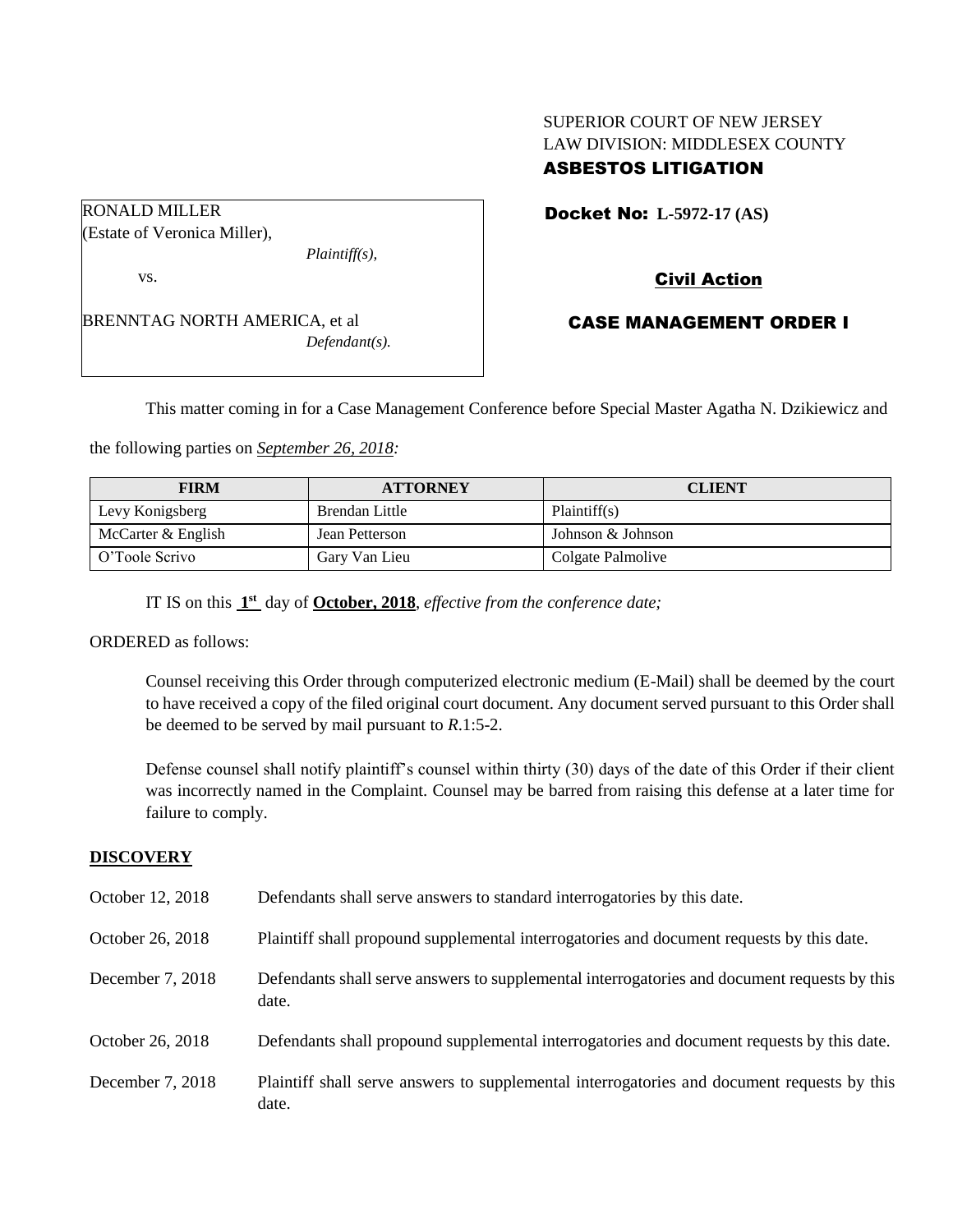- February 28, 2019 Fact discovery, including depositions, shall be completed by this date. Plaintiff's counsel shall contact the Special Master within one week of this deadline if all fact discovery is not completed.
- March 29, 2019 Depositions of corporate representatives shall be completed by this date.

## **EARLY SETTLEMENT**

August 30, 2019 Settlement demands shall be served on all counsel and the Special Master by this date.

### **SUMMARY JUDGMENT MOTION PRACTICE**

| June 14, 2019 | Plaintiff's counsel shall advise, in writing, of intent not to oppose motions by this date. |
|---------------|---------------------------------------------------------------------------------------------|
| June 28, 2019 | Summary judgment motions shall be filed no later than this date.                            |
| July 26, 2019 | Last return date for summary judgment motions.                                              |

### **MEDICAL DEFENSE**

- May 17, 2019 Plaintiff shall serve medical expert reports by this date.
- September 16, 2019 Defendants shall identify its medical experts and serve medical reports, if any, by this date. In addition, defendants shall notify plaintiff's counsel (as well as all counsel of record) of a joinder in an expert medical defense by this date.

#### **LIABILITY EXPERT REPORTS**

- May 17, 2019 Plaintiff shall identify its liability experts and serve liability expert reports or a certified expert statement by this date or waive any opportunity to rely on liability expert testimony.
- September 16, 2019 Defendants shall identify its liability experts and serve liability expert reports, if any, by this date or waive any opportunity to rely on liability expert testimony.

## **EXPERT DEPOSITIONS**

October 18, 2019 Expert depositions shall be completed by this date. To the extent that plaintiff and defendant generic experts have been deposed before, the parties seeking that deposition in this case must file an application before the Special Master and demonstrate the necessity for that deposition. To the extent possible, documents requested in a deposition notice directed to an expert shall be produced three days in advance of the expert deposition. The expert shall not be required to produce documents that are readily accessible in the public domain.

### **PRE-TRIAL AND TRIAL**

October 2, 2019 @ 1:30pm Settlement conference. All defense counsel shall appear with authority to negotiate settlement and have a representative authorized to negotiate settlement available by

 $\_$  ,  $\_$  ,  $\_$  ,  $\_$  ,  $\_$  ,  $\_$  ,  $\_$  ,  $\_$  ,  $\_$  ,  $\_$  ,  $\_$  ,  $\_$  ,  $\_$  ,  $\_$  ,  $\_$  ,  $\_$  ,  $\_$  ,  $\_$  ,  $\_$  ,  $\_$  ,  $\_$  ,  $\_$  ,  $\_$  ,  $\_$  ,  $\_$  ,  $\_$  ,  $\_$  ,  $\_$  ,  $\_$  ,  $\_$  ,  $\_$  ,  $\_$  ,  $\_$  ,  $\_$  ,  $\_$  ,  $\_$  ,  $\_$  ,